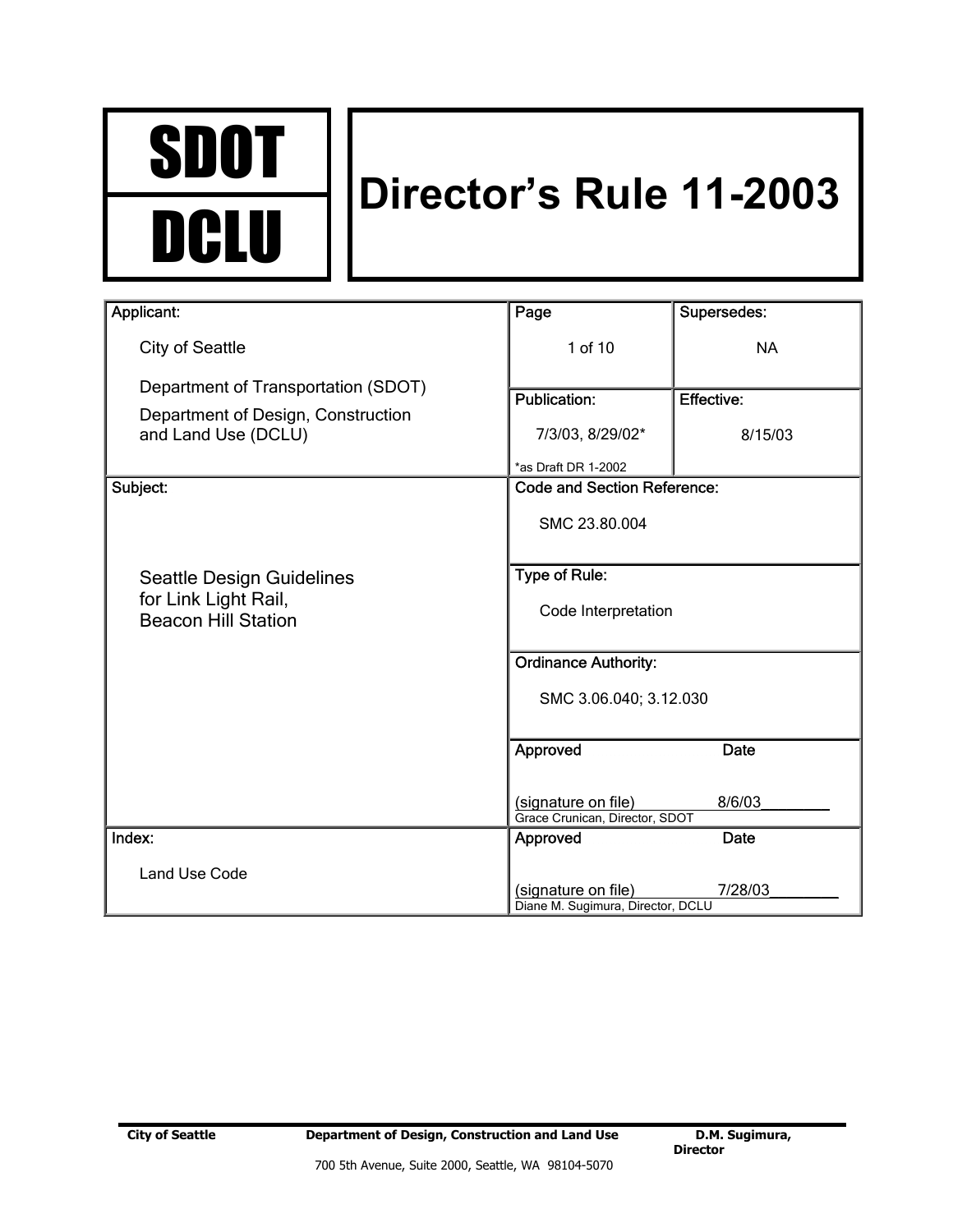**Seattle Design Guidelines For Link Light Rail Beacon Hill Station** 

CityDesign Seattle Department of Design, Construction, and Land Use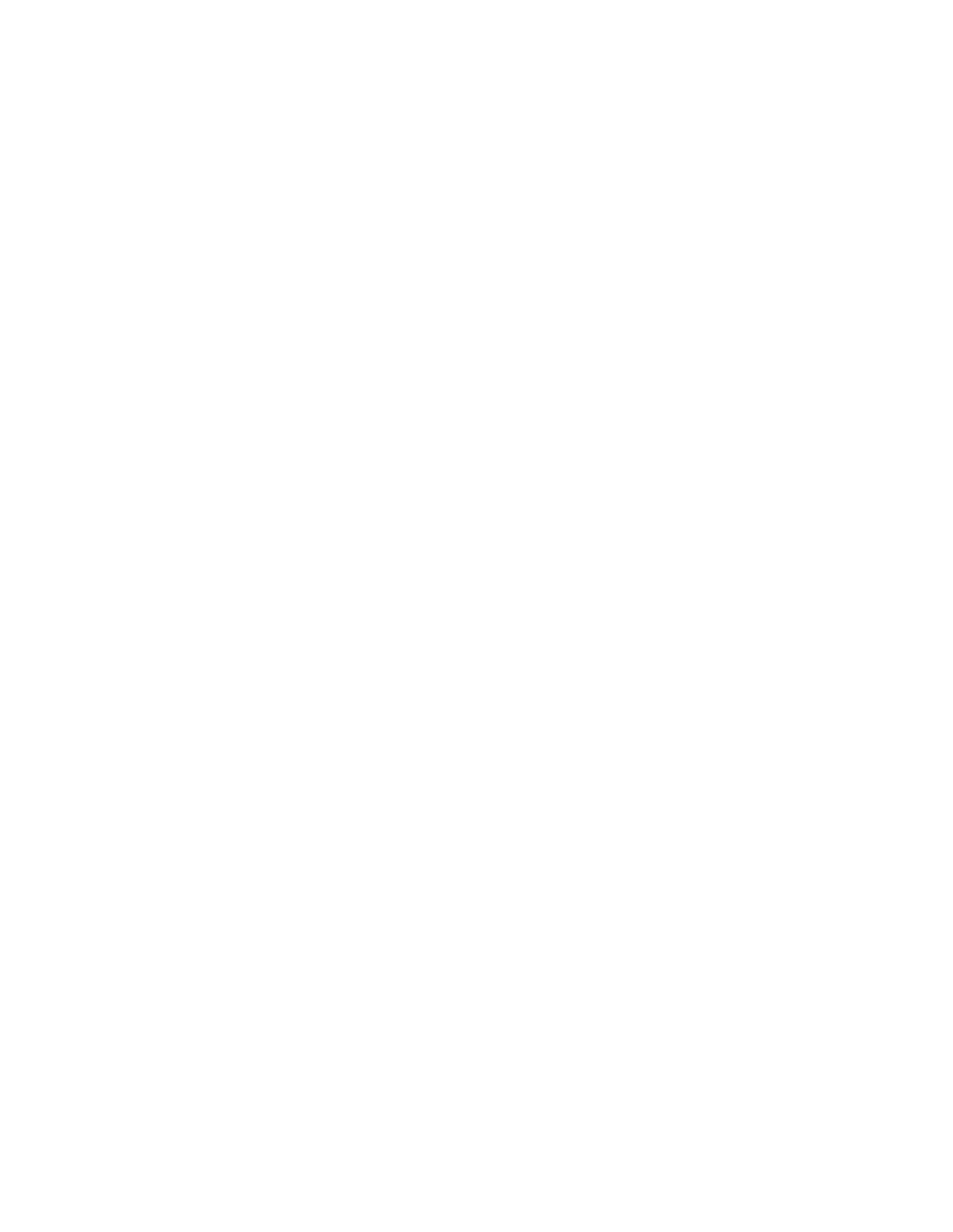# **Introduction**

### **Purpose of Seattle Design Guidelines for Link Light Rail**

The purpose of the Seattle Design Guidelines for Link Light Rail is to guide the development of the public spaces encompassed by the Link Light Rail project. The Guidelines set the standards by which Link and related public improvements can be evaluated during the design, permit review, and construction process. This involves two elements:

- 1. Ensuring that Link Light Rail is developed according to sound urban design principles and the City's specific expectations for each station; and
- 2. Recognizing that the design of public spaces around light rail stations and facilities is integral to the operation and function of Link light rail within Seattle's neighborhoods.

With respect to item #2 above, the City acknowledges that some of the public spaces around light rail stations will be improved as part of the Link project, while others may be improved over time by the City, other public agencies, and/or private parties in association with redevelopment. Accordingly, the Design Guidelines for Link Light Rail focus on the vision for stations and related public spaces, without identifying who has financial responsibility for each element. Agreements between the City and Sound Transit are the best sources of information about the specific scope of the Link project.

Another important aspect of light rail is the use and development of private property near stations. A successful relationship between adjacent land use and light rail is synergistic—with each supporting the other. Since 1994 the City's Design Review Program has consulted design guidelines in the review of new multi-family and commercial buildings proposals exceeding certain density and square footage thresholds. Until such time as the City determines that additional guidelines are necessary, those guidelines—"Design Review: Guidelines for Multi-family & Commercial Buildings" and other neighborhood-specific guidelines—will apply in the review of most transit-oriented development or other private development near Link Light Rail stations.

## **Who Can Use the Guidelines?**

The Guidelines are intended to be used primarily by City staff in reviewing Sound Transit project drawings and plans during the permitting process. However, they will also be used by Sound Transit in the post-30% (equivalent to schematic design) design phase as a reiteration of Light Rail Review Panel recommendations and City staff guidance. Members of the public will find the Guidelines helpful as a description of the criteria the City will use to evaluate Link design work, and as a tool to help frame their own specific comments. Lastly, since the Guidelines address some of the same issues encompassed by the City's Station Area Planning Concept Packages for each station, the Site Planning, Streetscape Compatibility, and Linkages guidelines may also be useful to City staff implementing Station Area Planning recommendations and neighborhood plans.

## **How the Guidelines Were Developed**

The substance of the Guidelines was drawn from the following:

 In-house expertise from the CityDesign Office of the Seattle Department of Design, Construction, and Land Use;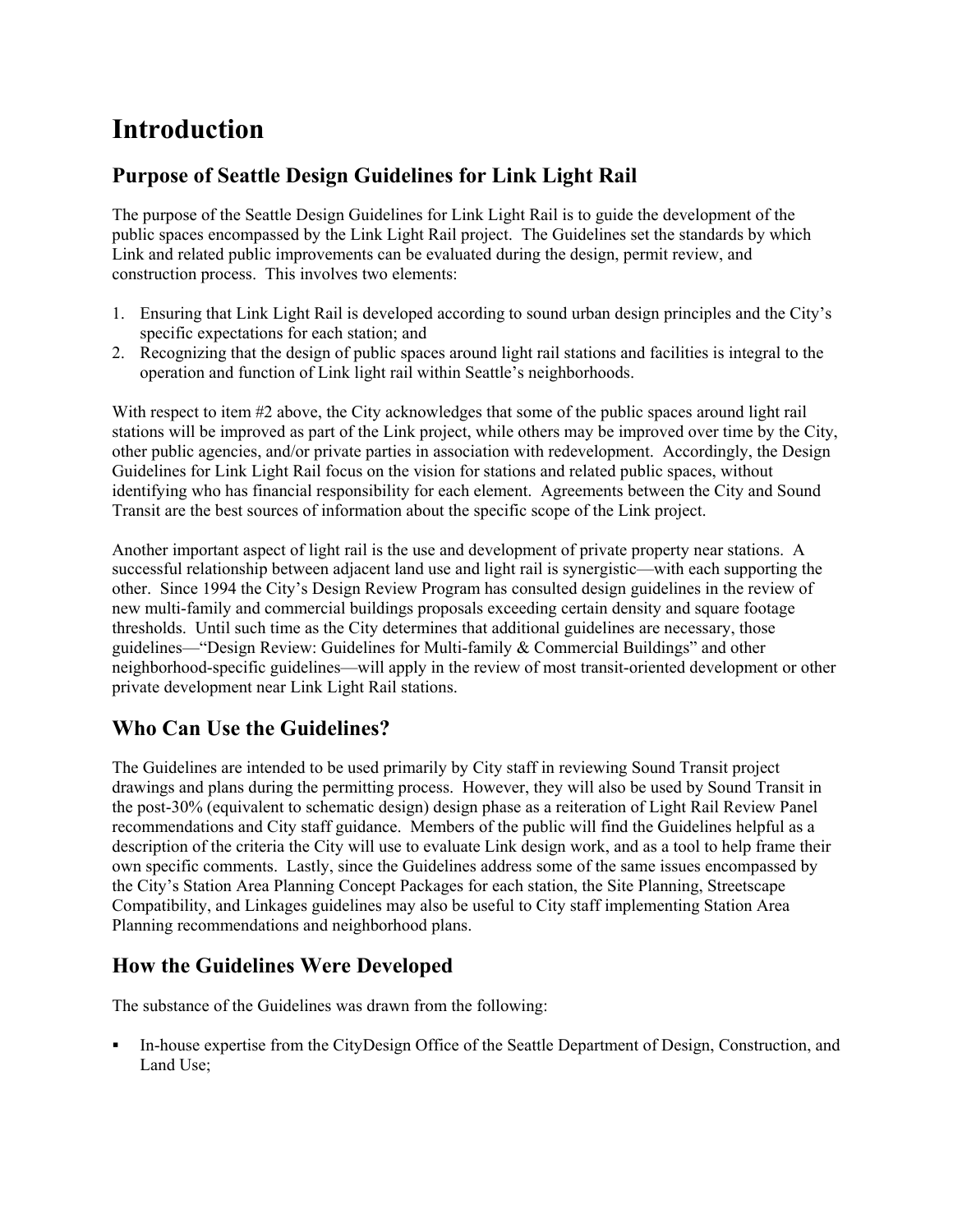- The Seattle Light Rail Review Panel "Scope Briefing Progress Report/July 1999," "Concept Design Progress Report/December 1999," and specific recommendations made at regular Panel meetings reviewing Link station design work held 1999 and 2003;
- City of Seattle Station Area Planning "Concept Packages";
- Public comments from discussions held with Station Area Advisory Committees; and
- Adopted neighborhood plans whose boundaries encompass one or more Link stations.

A team comprised of City and Sound Transit staff prepared the Guidelines, working under the direction of CityDesign and the Light Rail Review Panel.

#### **Authority**

Once community review is complete, the Link Design Guidelines will be adopted by the Seattle Light Rail Review Panel and formalized as a Joint DCLU and Seattle Transportation Director's Rule, with the result that Link permits will be conditioned upon all design work meeting the Guidelines. Although additional site-specific negotiations will still likely occur throughout permitting and construction, the Guidelines will nonetheless provide a baseline for design quality from which those negotiations can proceed.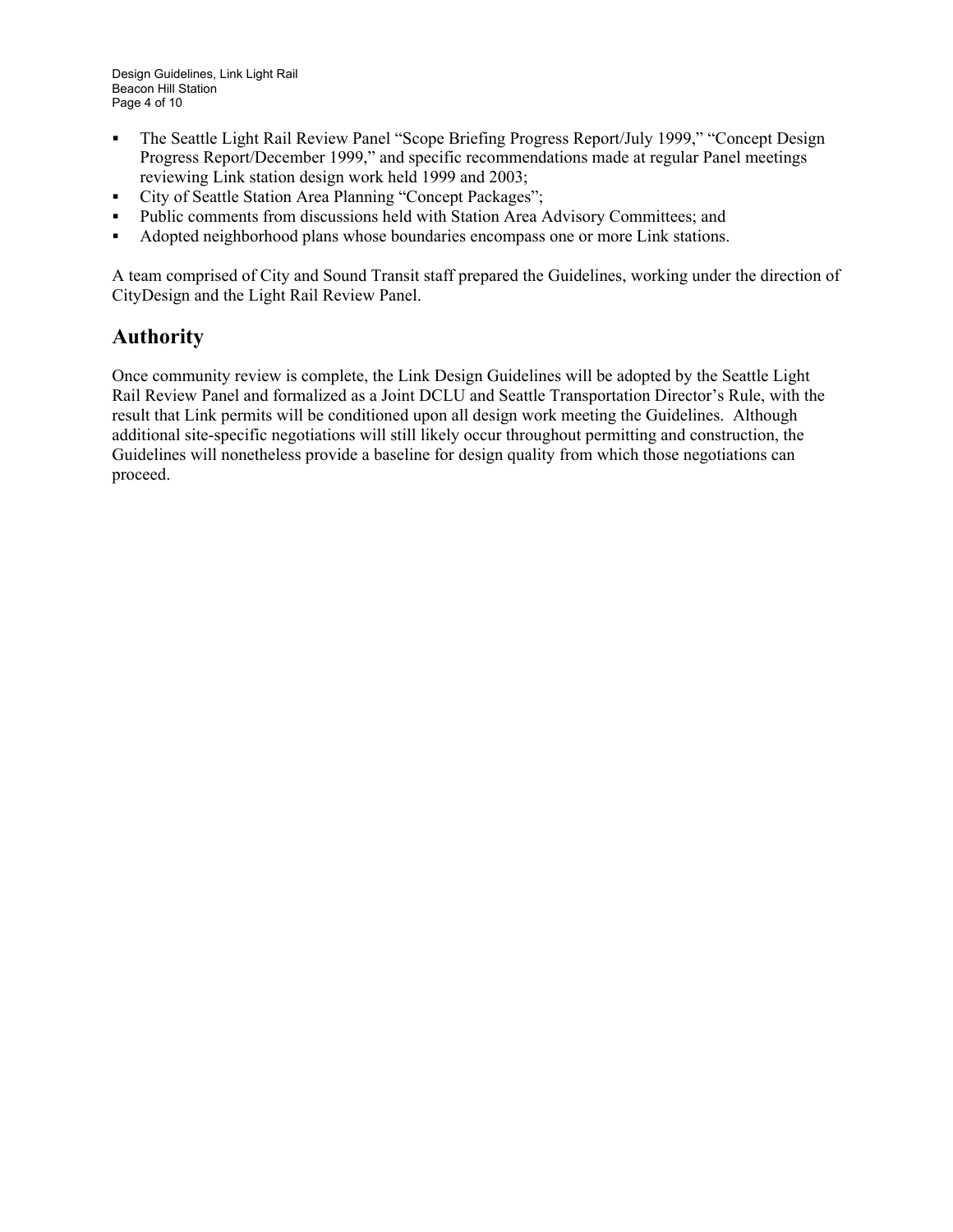# **Organization of the Design Guidelines**

The Guidelines include the following elements for each station:

- 1. **Key Urban Design Issues**—a summary of the key issues for each station, providing the reader with a good understanding of the circumstances surrounding each station, and therefore a better grasp of its particular constraints and opportunities.
- 2. **Vision**—a concise statement of the overall vision for each station that sets the tone for the Guidelines that follow. Although there are similarities in the vision for all stations (such as making the pedestrian a priority), these vision statements attempt to reflect what is most important to the identity, role, and function of each station. The vision statement, or design goals, provide context and clarity for the actual design guidelines and thus stand as a clear statement of intent that can be referred to when questions arise during implementation of Design Guidelines. Each vision statement has been crafted from various existing materials reflecting earlier community input and discussion.
- 3. **Design Guidelines**—the Guidelines address several categories of issues, from large scale (such as responding to site conditions; e.g. topography) to small scale (such as the placement of station amenities; e.g. benches and kiosks). Although there is often overlap between the categories, issues are generally addressed as listed below:

**Site Planning guidelines** focus on how the project is arranged in two dimensions—the functional and aesthetic relationship of the project to its context, as well as the relationships between site features within the project. The project site may be a station and surrounding area or the trackway between stations. Issues raised within this section include:

- Existing and probable patterns of development
- Open space
- **Transportation and circulation patterns**
- Views

**Streetscape Compatibility guidelines** focus on the scale and character of project features, including:

- **Height, bulk, and scale**
- **Street frontages**
- Architectural elements such as roofs, windows, etc.
- Streetscape and other public realm improvements beyond the station, but supporting Link
- Landscaping
- Public art

**Linkages guidelines** focus on the connections and transitions from one site element to another, including:

- Pedestrian and bicycle circulation
- Bus connections and transfer points
- Wayfinding including station visibility, site information, and identifying signage
- ADA compliance, accessibility for all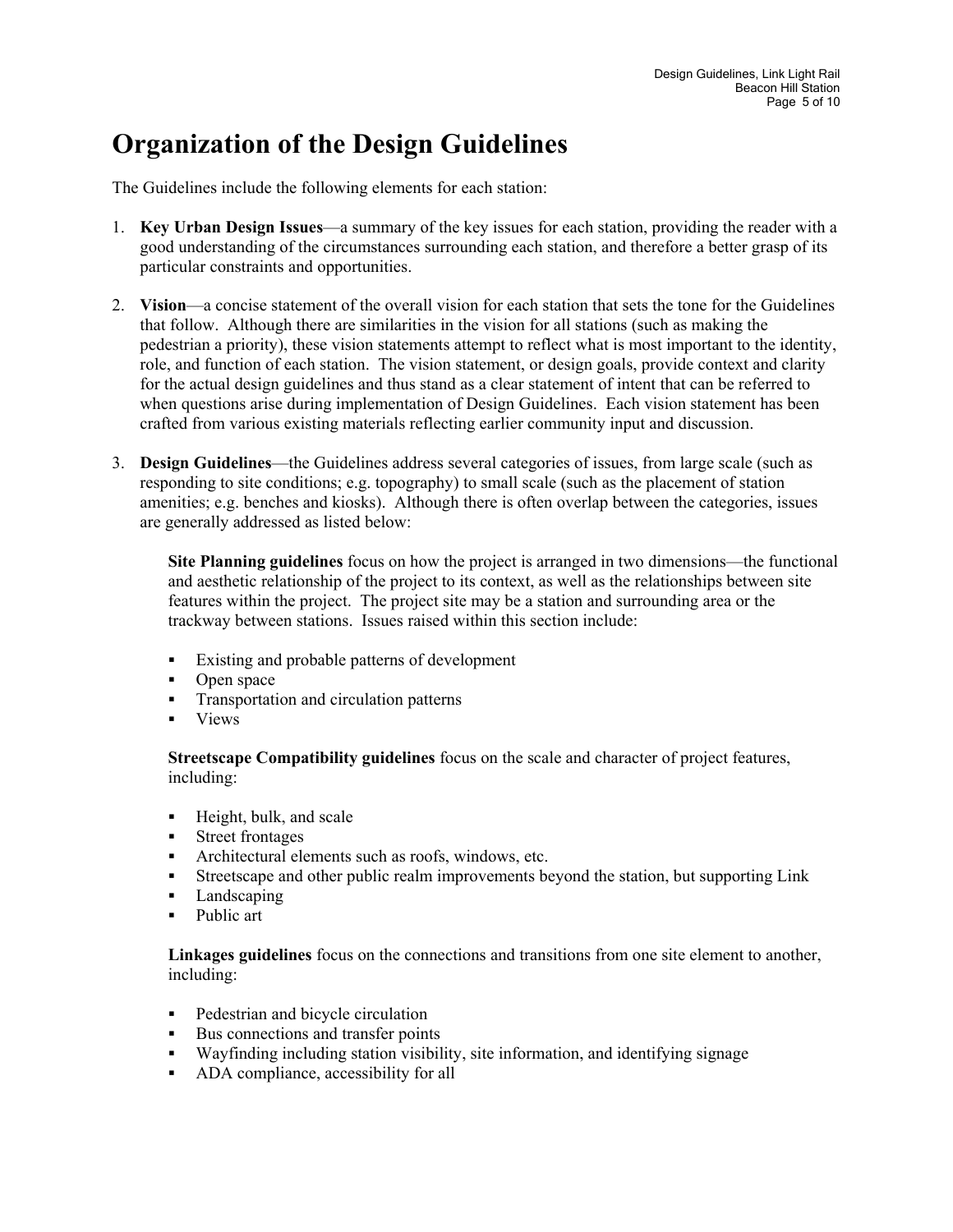**User Comfort guidelines** address the physical and psychological comfort provided by the Link system to passengers, pedestrians, cyclists, and other users of the system. Elements of user comfort include:

- **Safety and security**
- **Lighting**
- Station amenities (e.g. benches, kiosks)

**Materials and Finishes guidelines** address the "micro scale" of design, and focus on the durability, comfort, and timelessness of the materials and finishes for each light rail element. Issues covered by these guidelines include:

- Vandalism
- **Sustainability**
- Maintenance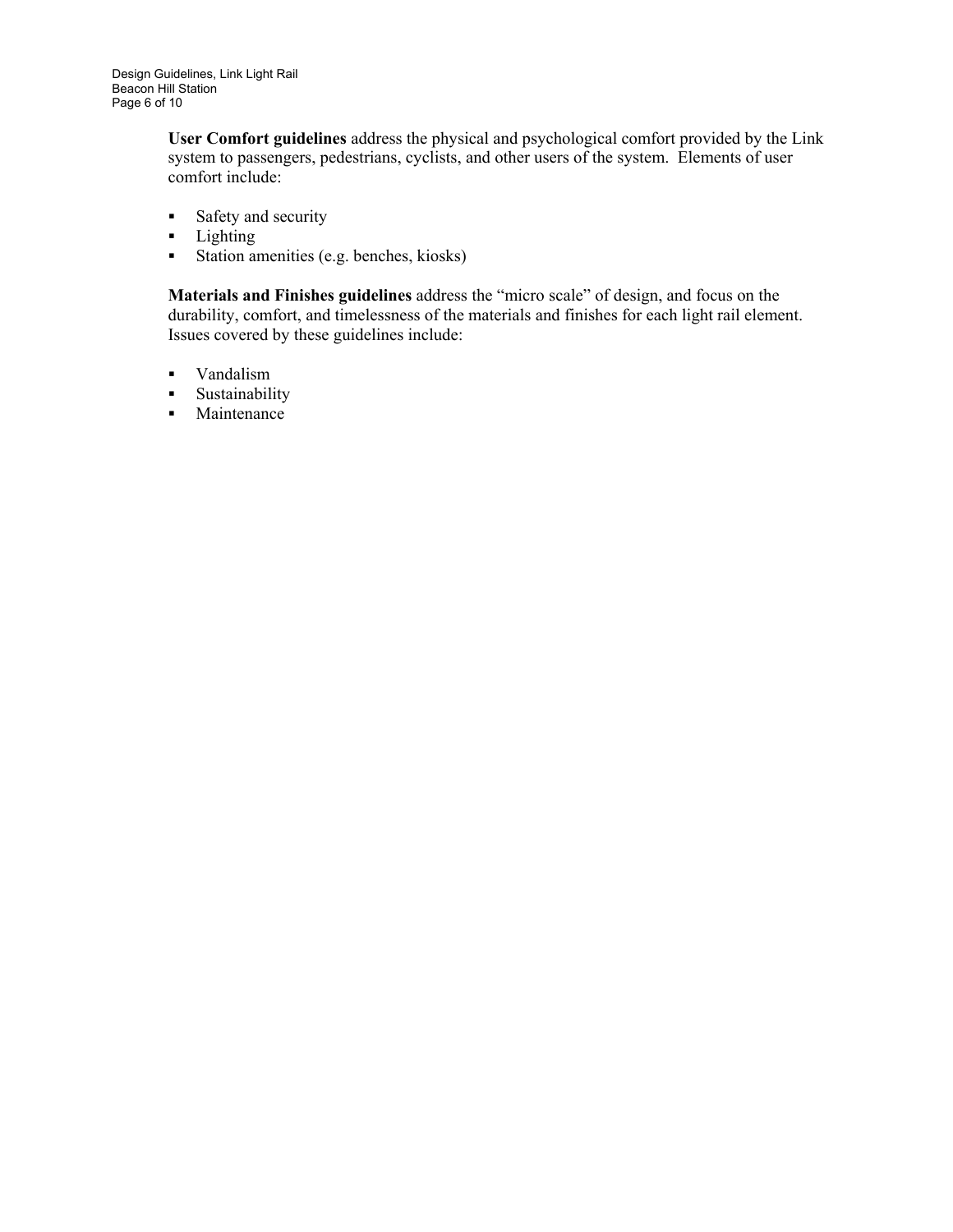# **Design Guidelines for Beacon Hill Station**

#### **Vision for Beacon Hill Station**

With its prominent location on Lander at Beacon Avenue South and South Lander Street, the Link station should serve as an anchor and catalyst to the neighborhood business district and set the stage for future transit-oriented development. With these factors in mind, the station design should draw from the community's history, diversity, and values; notably the multicultural center El Centro de la Raza, the great variety of residential housing types and the mixture of commercial uses serving the different ethnic populations of Beacon Hill. The Beacon Hill station has the potential to shape the scale and character of the surrounding community for years to come. Its design should provide a positive foundation from which the business district and adjacent residential areas can evolve.

#### **Key Urban Design Issues at this Station**

- Beacon Hill is home to a population from many different cultures spanning all age groups and socioeconomic levels—development of the Link light rail station is an opportunity to make this aspect of the **community's identity more visible**, drawing from the cultural, historical, and demographic characteristics of its population.
- With a station entrance and plaza prominently located near the main commercial street, Beacon Avenue South, there is also an opportunity to **support and strengthen the business district** through the pedestrian activity the station will generate.
- Ensuring that the **scale and mass of the station** is compatible with the scale of existing residential development and potential commercial development as envisioned in the neighborhood plan will also be critical to the success of the station area.

## **Design Guidelines**

#### **A. Site Planning**

- 1. **Development Pattern:** Development of the station should be consistent with the neighborhood plan vision for a vibrant, mixed-use neighborhood "urban village" with respect to:
	- a. Allowing for appropriate supporting retail activities near the station entrance, possibly in the form of street vendors (providing water and electrical hook-ups to accommodate such future uses);
	- b. Reinforcing the street corner and developing it as a community focus; and
	- c. Height, bulk, and scale— in keeping with existing and potential commercial and/or multi-family residential uses.
- 2. **Open Space:** As an envisioned focal point and well-used amenity in the community, the station plaza areas should accommodate pedestrian and bicycle volumes associated with general neighborhood use, as well as expected Link light rail use. Plaza designs should include waiting spaces that are visible from the street, well-lighted, comfortable, and appropriately-scaled to the pedestrian to ensure safety and inspire positive social interaction.
- 3. **Traffic Circulation:** Minimize conflicts between cars, buses, trucks, cyclists, and pedestrians at the Beacon Avenue and Lander Street intersection.
- 4. **Bicycle Parking:** Provide bicycle parking and storage facilities in proximity to the station entrance areas to meet demand upon station opening, with a plan for accommodating anticipated future demand either on- or off-site. Facilities should be secure, visible, and convenient while not in conflict with the primary flow of pedestrians.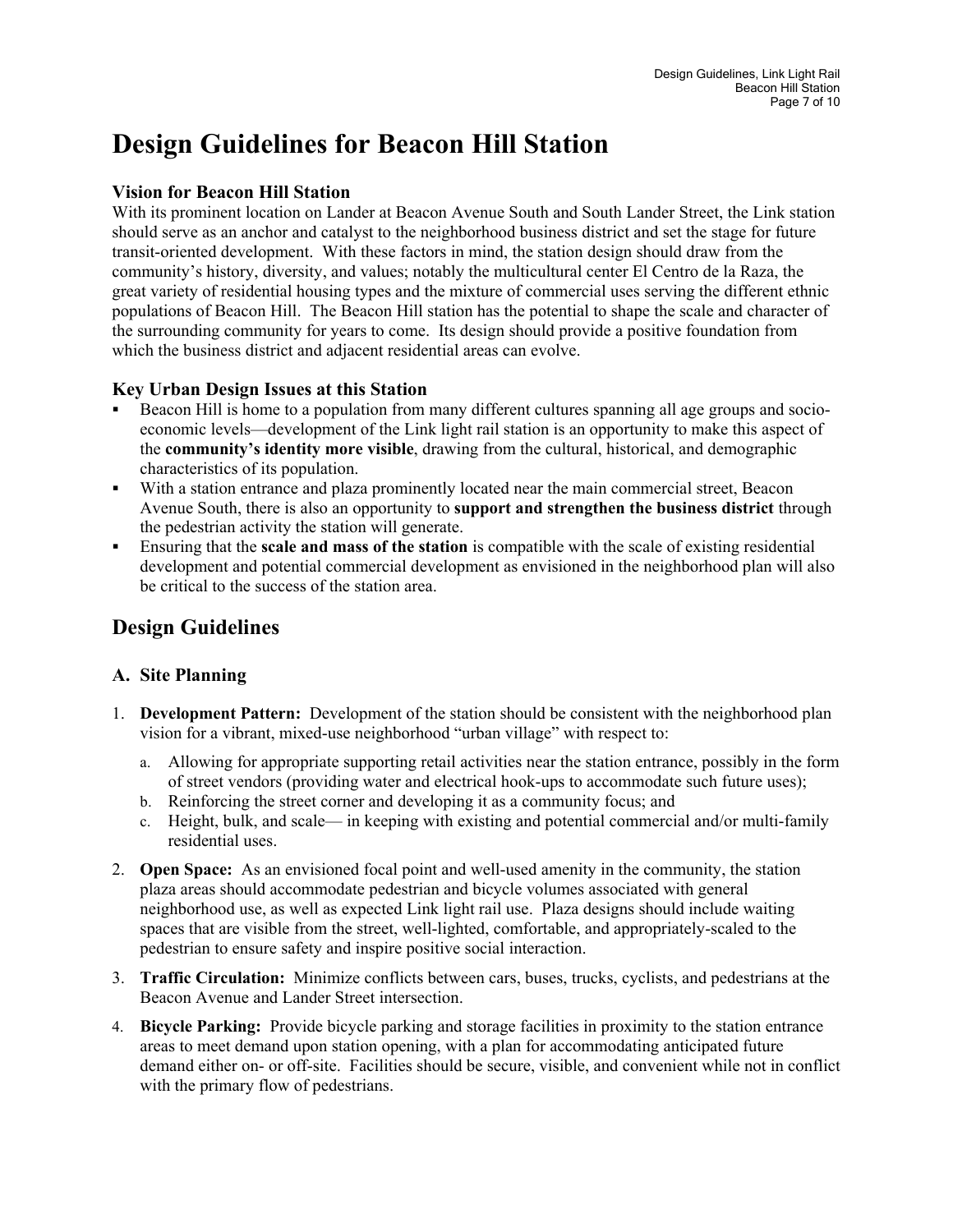#### **B. Streetscape Compatibility**

- 1. **Station Architecture:** Station architecture, materials, and forms should draw upon and relate to the history, character and cultural diversity of the Beacon Hill neighborhood and the emerging business district with an emphasis on human-scale treatment of elements at the street level. The existing context includes a variety of uses and scales including older single family development to the east and a prototypical one story grocery store development to the west. El Centro de la Raza, which is located within a large historic school house building, is directly to the north of the station site. To the south of the station and along Beacon Avenue is a mixture of lower scaled commercial buildings and multi family development. Below-grade at the platform, architecture should also emphasize humanscale but, without the need to relate to an existing context, can explore a wider range of architectural expression than at the surface.
- 2. **Street Improvements:** Provide pedestrian amenities and other features that are complementary to and supportive of the existing uses in the neighborhood as well as the Link light rail station and future planned development. Improvements should:
	- a. Be aesthetically and functionally well-coordinated with the rest of the street, and any other capital projects underway, so as to ensure a seamless transition from the improved section to the remainder of the existing street(s);
	- b. Include widened sidewalks, street trees, and pedestrian lighting along Beacon Avenue and Lander Street; and
	- c. Include crosswalks, distinctive paving, lighting, and signal timing that help ensure safe access across streets to station entrances.
- 3. **General Landscaping Requirements:** Landscape elements are required as part of the Link light rail project, with priority on trees as the most important component. Specifically, the landscaping should include the following considerations:
	- a. Maximize the planting potential of the available space, in accordance with City policy regarding tree selection and spacing; in other words, requiring trees wherever they can be planted without compromising facility function and safety, and requiring large scale trees rather than small scale where it is feasible for them to develop successfully;
	- b. Where trees cannot be accommodated but planting is desired to improve the safety and/or aesthetics of the facility, provide low maintenance shrubs and/or groundcover with emphasis on evergreen species to provide year round presence;
	- c. Complement landscaping on adjacent private property;
	- d. Provide supplemental water (by automatic or manual irrigation or by specific contract provisions for hand-watering) to ensure adequate care of newly installed material for a minimum of three (3) years after installation;
	- e. Where possible, use plantings that minimize water usage and help to attain the City's sustainability goals; and
	- f. Minimize the removal of existing significant trees and retain significant vegetation wherever possible, particularly where impacts are temporary such as removal of vegetation for construction staging. When distinctive or character-giving vegetation must be removed, it should be replaced with new plantings of a similar type and/or size as that removed.
- 4. **Station Landscaping:** Provide landscaping that is well-integrated into the overall station design, distinctive as part of the identity of Link, and yet compatible with the existing vegetation and landscape design of Beacon Avenue.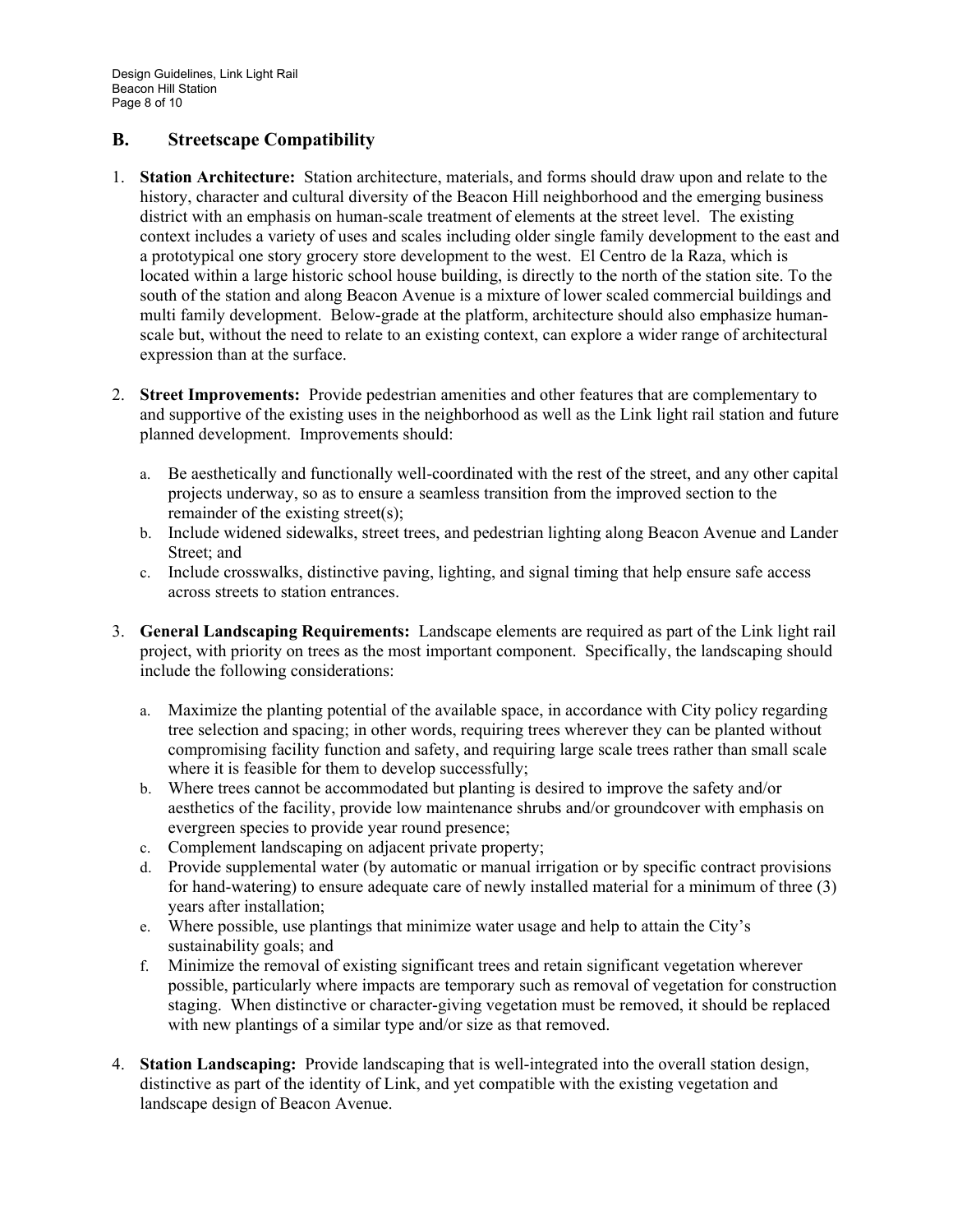- 5. **Public Art:** Art is an important aspect of how the user and the community will perceive the Link system and each station within it. Link's public art should be sited in prominent locations that are highly visible to pedestrians. Other considerations include:
	- a. Seizing opportunities to infuse art into functional elements of the station, such as benches, kiosks, railings, and other elements, within the overall design aesthetic of the station;
	- b. Using art to enhance Link system-wide elements and identity, while still responding to the local historical, cultural, and architectural context;
	- c. Artwork that has its own integrity individually and within the Link public art collection, and that establishes "conversations" and relationship between stations;
	- d. Developing specific artworks in collaboration with local artists and/or other cultural entities such as the Beacon Hill Library and El Centro de la Raza.

#### **C. Linkages**

- 1. **Pedestrian Access and Circulation:** Facilitate pedestrian movement and gathering above grade at the entrance and plaza area, below grade on the platform, and between the two with adequate capacity in and around the elevators and on sidewalks within 300' of the station entrances. The design/site plan should consider:
	- a. Clear pedestrian connections to the station entrance and elevators from the sidewalks along Beacon Avenue South and South Lander Street;
	- b. Pedestrian corridors identified through paving patterns, colors, signage, and/or landscaping, that extend across streets to increase system safety and legibility for users and alert motorized vehicles that pedestrian movement is a priority in this area;
	- c. Gathering areas at each station entrance, within clear sight of connecting pedestrian paths, sized to accommodate anticipated use; and
	- d. Direct routes from the elevators to the platform, ideally with the platform visible from the elevator vestibule.
- 2. **Bicycle Connections and Amenities:** The station should be designed to accommodate cyclists, including:
	- a. Bicycle parking and storage facilities as described under "Site Planning" guidelines;
	- b. Elevators adequately sized to accommodate at least two bikes along with riders and other passengers; and
	- c. Bicycle trail information posted clearly at each entrance.
- 3. **Transit Connections:** The Beacon Hill station should provide clear and easy connections for passengers transferring between Link light rail and buses. Because not all bus stops may be within view of the station entrances, there should be clear direction to pedestrians at and beyond the station entrances to ensure clear and safe connections for transferring passengers, including:
	- a. Information posted about connections between light rail and bus service including schedules and a system map showing bus stops and lines that connect with Link light rail; and
	- b. Pedestrian paths that connect directly to the main City sidewalks and bus stops.